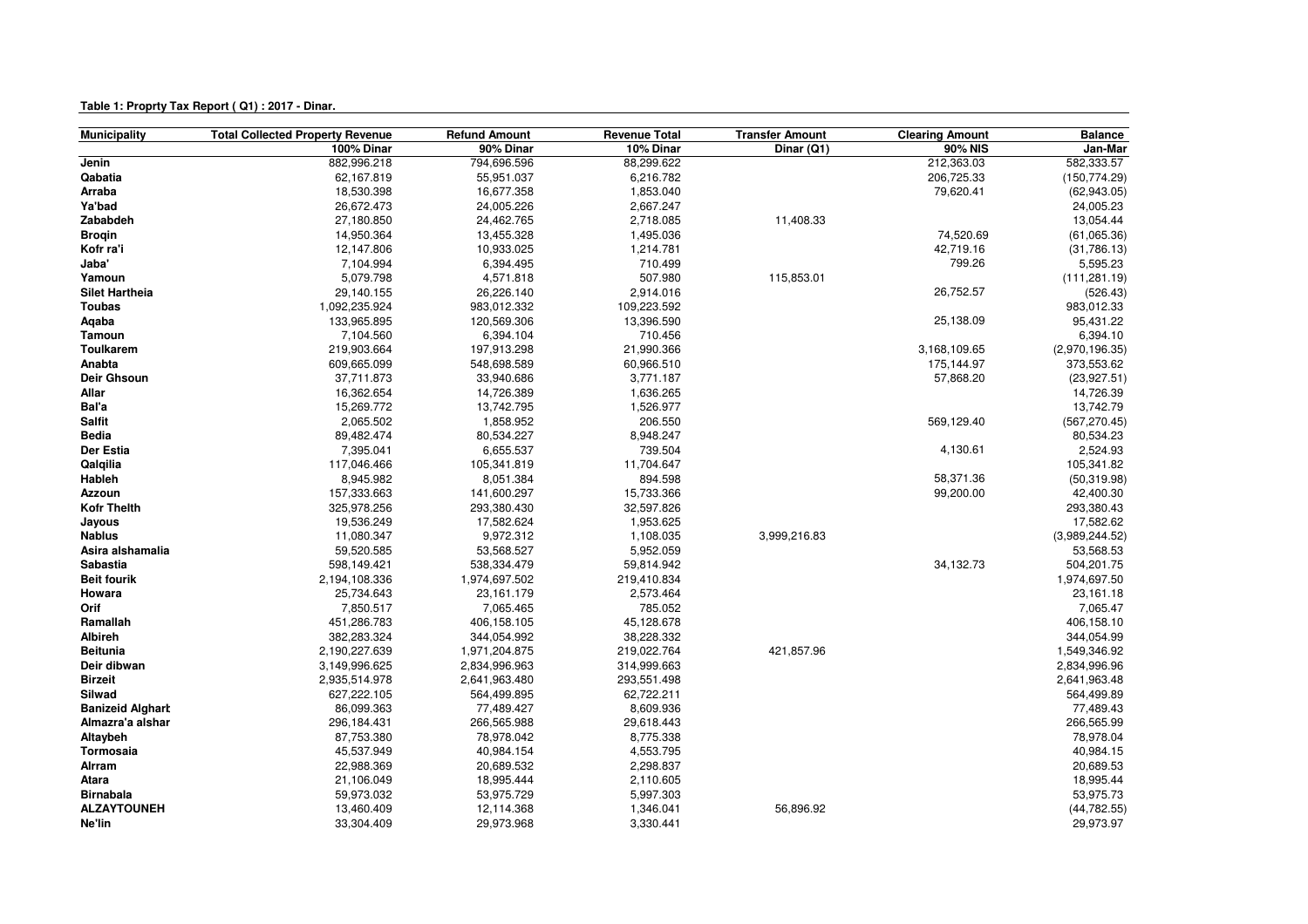| Kherbet abo fala  | 650,895.848   | 585,806.263   | 65,089.585   |              |              | 585,806.26     |
|-------------------|---------------|---------------|--------------|--------------|--------------|----------------|
| Jaba'             | 36.653.517    | 32,988.165    | 3,665.352    |              |              | 32,988.17      |
| Jericho           | 7,371,243.188 | 6,634,118.869 | 737,124.319  | 605,589.96   |              | 6,028,528.91   |
| <b>Beitlehem</b>  | 123,758.655   | 111,382.790   | 12,375.866   | 509,023.85   |              | (397, 641.06)  |
| <b>Beitsahour</b> | 516,026.003   | 464,423.403   | 51,602.600   | 232,957.21   |              | 231,466.19     |
| <b>Beitjala</b>   | 553,846.229   | 498,461.606   | 55,384.623   |              |              | 498,461.61     |
| Akhader           | 742,511.208   | 668,260.087   | 74,251.121   | 81,195.28    |              | 587,064.81     |
| Aldoha            | 310,893.145   | 279,803.831   | 31,089.315   | 165,789.10   |              | 114,014.73     |
| Beit fajjar       | 345,655.908   | 311,090.317   | 34,565.591   |              | 2,579.16     | 308,511.16     |
| Beit ta'mar       | 51,337.053    | 46,203.348    | 5,133.705    |              |              | 46,203.35      |
| Tqou'             | 262,829.395   | 236,546.456   | 26,282.940   |              |              | 236,546.46     |
| Kisan             | 24,833.741    | 22,350.367    | 2,483.374    |              |              | 22,350.37      |
| Alobeidia         | 13,669.056    | 12,302.150    | 1,366.906    |              | 6,704.53     | 5,597.62       |
| Abu dis           | 191,866.159   | 172,679.543   | 19,186.616   |              |              | 172,679.54     |
| Alezaria          | 26,922.876    | 24,230.588    | 2,692.288    |              | 48,100.43    | (23, 869.84)   |
| <b>Alkhalil</b>   | 172,425.610   | 155,183.049   | 17,242.561   | 601,074.95   |              | (445, 891.90)  |
| Halhoul           | 84,167.692    | 75,750.923    | 8,416.769    |              | 76,725.31    | (974.39)       |
| <b>Beit ommar</b> | 150,909.536   | 135,818.582   | 15,090.954   |              | 97,000.47    | 38,818.11      |
| Bani neim         | 1,598,188.273 | 1,438,369.446 | 159,818.827  |              | 69,938.70    | 1,368,430.75   |
| Edna              | 91,001.059    | 81,900.953    | 9,100.106    |              | 36,956.76    | 44,944.19      |
| <b>Taffouh</b>    | 24,203.666    | 21,783.299    | 2,420.367    |              | 90,864.04    | (69,080.74)    |
| Kharas            | 11,984.636    | 10,786.172    | 1,198.464    |              | 16,738.15    | (5,951.98)     |
| Tarqoumia         | 215,736.533   | 194,162.880   | 21,573.653   |              | 59,816.44    | 134,346.44     |
| Alshyoukh         | 51,054.723    | 45,949.251    | 5,105.472    |              | 82,633.69    | (36, 684.44)   |
| Alarroub          | 5,390.225     | 4,851.203     | 539.023      |              |              | 4,851.20       |
| Doura             | 45,964.688    | 41,368.219    | 4,596.469    |              | 1,281,858.70 | (1,240,490.48) |
| Alsamou'          | 20,703.442    | 18,633.098    | 2,070.344    |              | 143,933.60   | (125, 300.50)  |
| Yatta             | 1,778,945.622 | 1,601,051.060 | 177,894.562  | 1,276,590.73 | 59,497.29    | 264,963.04     |
| <b>Total</b>      | 32,718,974.33 | 29,447,067.90 | 3,271,897.43 | 8077454.13   | 6,908,072.73 | 14,461,550.04  |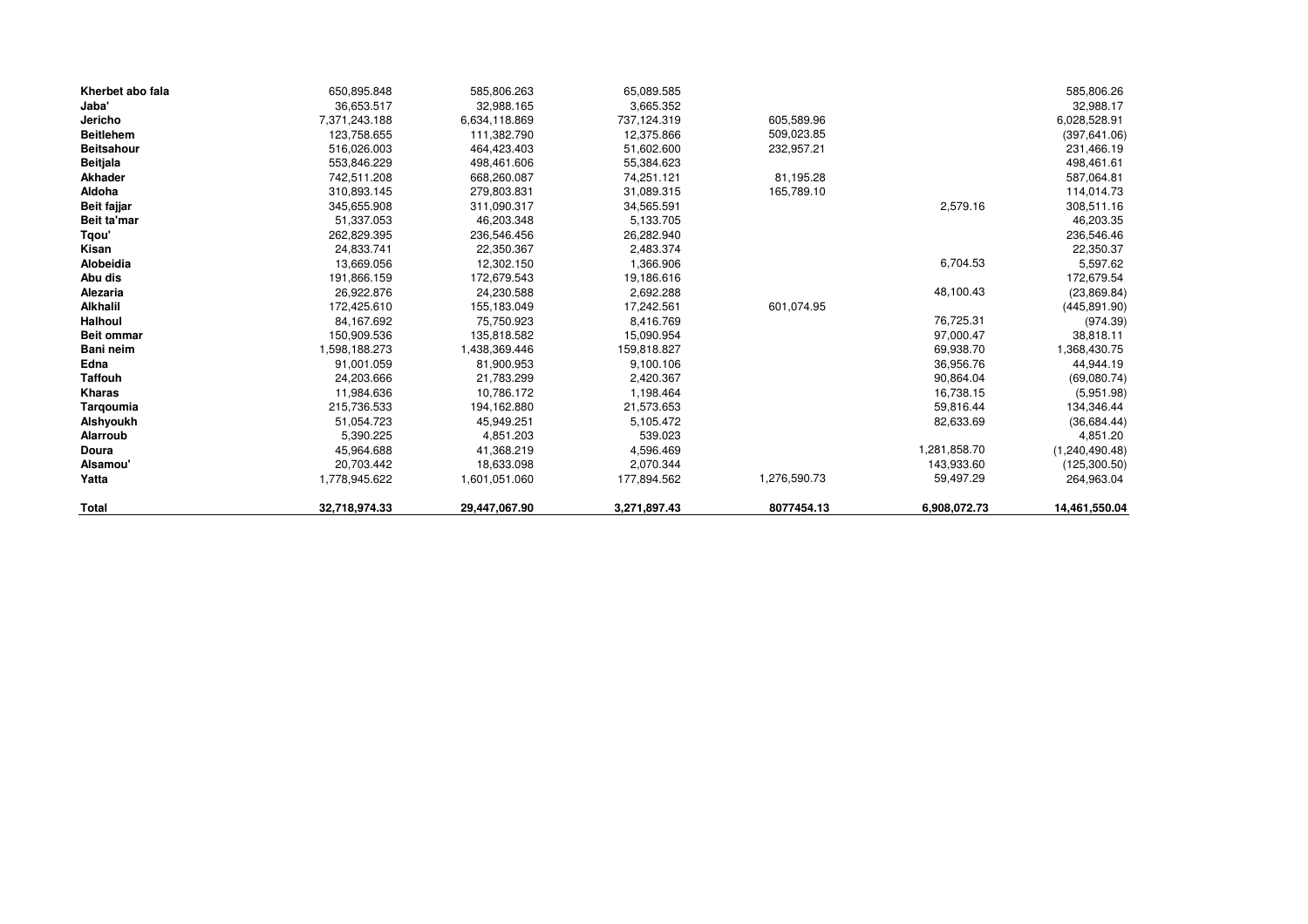| <b>Vocation Liscences Report: g1.2017</b> |                                                |                         |                         |                      |                                |                            |                       |                             |
|-------------------------------------------|------------------------------------------------|-------------------------|-------------------------|----------------------|--------------------------------|----------------------------|-----------------------|-----------------------------|
| Municipality                              | Total Collected Liscences Revenue (100%) - NIS | Refund Amount 90% - NIS | Revenue Total 10% NIS   |                      | Clearing Amount 90% - NIS (Q1) | Transfer Amount 90% - (Q1) | Balance ( Jan - Mar ) |                             |
|                                           |                                                |                         |                         |                      |                                |                            |                       |                             |
| Jenin                                     |                                                | 673,370.500             | 606,033.450             | 67,337.050           | 31,311.00                      |                            | 495,951.30            | 78,771.15                   |
| Qabatia                                   |                                                | 21,792.500              | 19,613.250              | 2,179.250            | 18,817.20                      |                            |                       | 796.05                      |
| Arraba                                    |                                                | 7,017.500               | 6,315.750               | 701.750              | 7,567.20                       |                            |                       | (1,251.45)                  |
| Ya'bad                                    |                                                | 8,867.500               | 7,980.750               | 886.750              |                                |                            |                       | 7,980.75                    |
| Zababdeh                                  |                                                | 19,726.500              | 17,753.850              | 1,972.650            |                                |                            |                       | 17,753.85                   |
| <b>Brogin</b>                             |                                                | 8,031.000               | 7,227.900               | 803.100              | 24,865.20                      |                            |                       | (17,637.30)                 |
| Kofr Ra'i                                 |                                                | 5,211.000               | 4,689.900               | 521.100              |                                |                            |                       | 4,689.90                    |
| Jba'                                      |                                                | 1,729.500               | 1,556.550               | 172.950              |                                |                            |                       | 1,556.55                    |
| Yamoun                                    |                                                | 20,237.500              | 18,213.750              | 2,023.750            |                                |                            | 1,080.00              | 17,133.75                   |
| Sila Alharthia                            |                                                | 3,181.000               | 2,862.900               | 318.100              |                                |                            |                       | 2,862.90                    |
| <b>Toubass</b>                            |                                                | 13,475.000              | 12,127.500              | 1,347.500            |                                |                            |                       | 12,127.50                   |
| Aqaba                                     |                                                | 154,051.000             | 138,645.900             | 15,405.100           | 1,360.80                       |                            |                       | 137,285.10                  |
| Tamoun                                    |                                                | 26,155.500              | 23,539.950              | 2,615.550            |                                |                            |                       | 23,539.95                   |
| Toulkarem<br>Anabta                       |                                                | 40,540.500<br>8,382.500 | 36,486.450<br>7,544.250 | 4,054.050<br>838.250 | 289,207.44<br>11,232.00        |                            |                       | (252, 720.99)<br>(3,687.75) |
| Deir Ghsoun                               |                                                | 59,691.500              | 53,722.350              | 5,969.150            | 11,115.00                      |                            |                       | 42,607.35                   |
| Allar                                     |                                                | 4,814.000               | 4,332.600               | 481.400              | 3,967.20                       |                            |                       | 365.40                      |
| Bal'a                                     |                                                | 2,290.000               | 2,061.000               | 229.000              | 2,541.60                       |                            |                       | (480.60)                    |
| Salfit                                    |                                                | 4,122.500               | 3,710.250               | 412.250              | 62,706.60                      |                            |                       | (58,996.35)                 |
| <b>Beddia</b>                             |                                                | 43,377.000              | 39,039.300              | 4,337.700            | 17,244.00                      |                            |                       | 21,795.30                   |
| Deir Istia                                |                                                | 3,775.500               | 3,397.950               | 377.550              |                                | 842.40                     |                       | 2,555.55                    |
| Qalqilia                                  |                                                | 2,126.000               | 1,913.400               | 212.600              | 196,131.60                     |                            |                       | (194, 218.20)               |
| Hableh                                    |                                                | 16,645.000              | 14,980.500              | 1,664.500            | 8,481.60                       |                            |                       | 6,498.90                    |
| Azoun                                     |                                                | 10,160.500              | 9,144.450               | 1,016.050            |                                |                            |                       | 9,144.45                    |
| <b>Kofr Thelth</b>                        |                                                | 18,469.500              | 16,622.550              | 1,846.950            | 2,476.80                       |                            |                       | 14,145.75                   |
| Jayouss                                   |                                                | 670,426.000             | 603,383.400             | 67,042.600           |                                |                            |                       | 603,383.40                  |
| <b>Nablus</b>                             |                                                | 44,995.000              | 40,495.500              | 4,499.500            |                                |                            |                       | 40,495.50                   |
| Asira Shamalia                            |                                                | 19,523.500              | 17,571.150              | 1,952.350            |                                |                            |                       | 17,571.15                   |
| Sabastia                                  |                                                | 200,779.500             | 180,701.550             | 20,077.950           |                                | 64.80                      |                       | 180,636.75                  |
| <b>Beit Fourik</b>                        |                                                | 52,107.000              | 46,896.300              | 5,210.700            |                                |                            |                       | 46,896.30                   |
| Howara                                    |                                                | 303,652.100             | 273,286.890             | 30,365.210           |                                |                            |                       | 273,286.89                  |
| Orif                                      |                                                | 62,948.500              | 56,653.650              | 6,294.850            |                                |                            |                       | 56,653.65                   |
| Ramallah                                  |                                                | 7,309.500               | 6,578.550               | 730.950              |                                |                            |                       | 6,578.55                    |
| Albireh                                   |                                                | 211,743.500             | 190,569.150             | 21,174.350           |                                |                            |                       | 190,569.15                  |
| <b>Betunia</b>                            |                                                | 74,391.854              | 66,952.669              | 7,439.185            |                                |                            |                       | 66,952.67                   |
| Deir Dibwan                               |                                                | 103,886.677             | 93,498.009              | 10,388.668           |                                |                            |                       | 93,498.01                   |
| <b>Biezeit</b><br>Silwad                  |                                                | 8,187.500               | 7,368.750               | 818.750              |                                |                            |                       | 7,368.75<br>4,429.80        |
| <b>Banizeid Algharbia</b>                 |                                                | 4,922.000               | 4,429.800               | 492.200              |                                |                            |                       |                             |
| Almazra'a Alshargia                       |                                                | 7,432.500<br>4,829.000  | 6,689.250<br>4,346.100  | 743.250<br>482.900   |                                |                            |                       | 6,689.25<br>4,346.10        |
| Taybeh                                    |                                                | 344,827.600             | 310,344.840             | 34,482.760           |                                |                            |                       | 310,344.84                  |
| Tormosaya                                 |                                                | 69,436.500              | 62,492.850              | 6,943.650            |                                |                            |                       | 62,492.85                   |
| Alrram                                    |                                                | 19,796.500              | 17,816.850              | 1,979.650            |                                |                            |                       | 17,816.85                   |
| Atara                                     |                                                | 2,560.000               | 2,304.000               | 256.000              |                                |                            |                       | 2,304.00                    |
|                                           |                                                |                         |                         |                      |                                |                            |                       |                             |